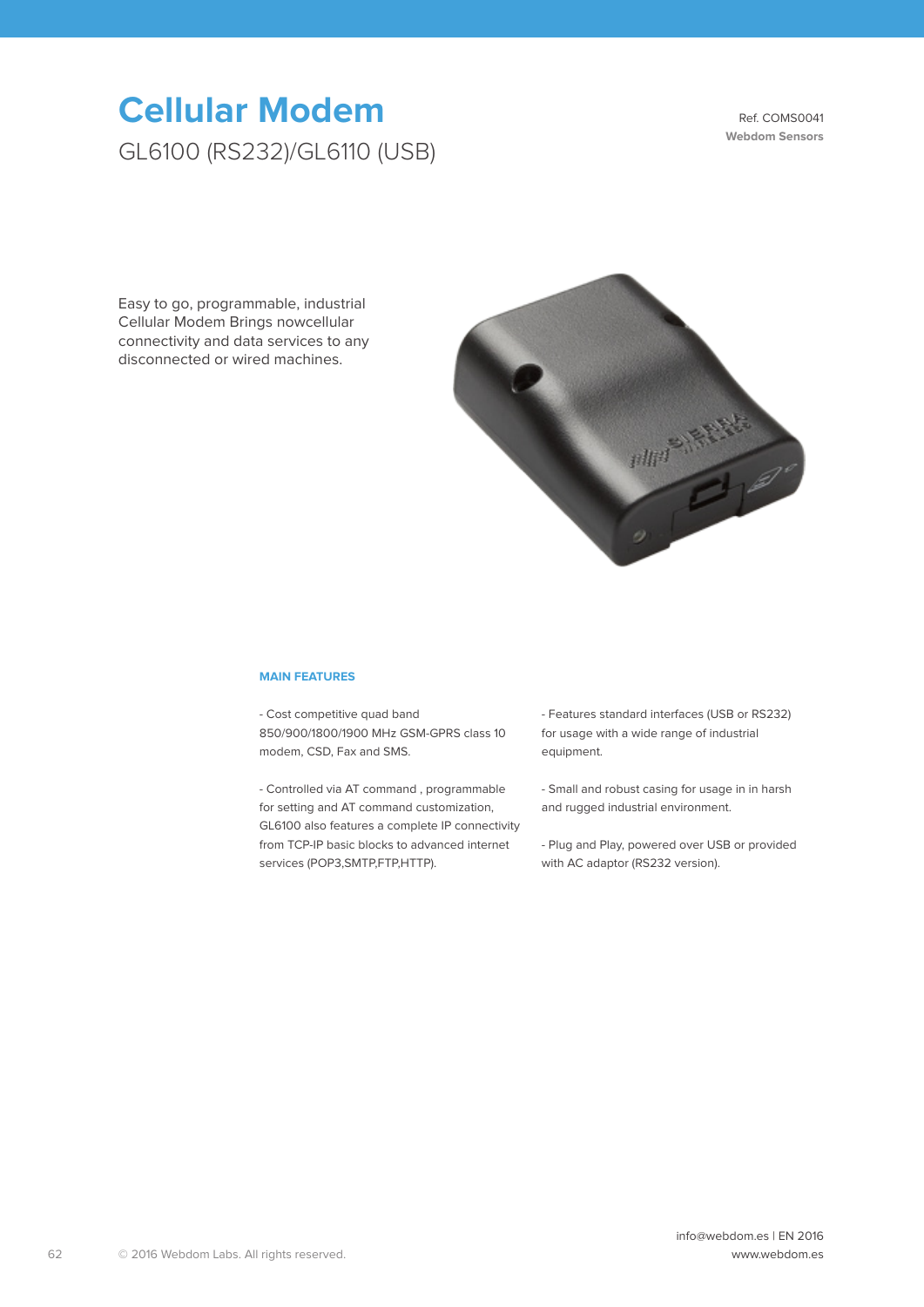## **Cellular Modem**

GL6100 (RS232)/GL6110 (USB)

#### **MAIN CHARACTERISTICS**

| <b>CELLULAR PERFORMANCES</b>       |                                                                                                      |
|------------------------------------|------------------------------------------------------------------------------------------------------|
| <b>Bearers</b>                     | <b>GSM/GPRS</b>                                                                                      |
| Radio bands                        | Quad band 850/900/1800/1900<br>2 watts 33dBM EGSM&GSM [850/900],<br>1 watt 30dBm DCS&PCS [1800/1900] |
| Sensitivity                        | -108dBm E-GSM , GSM [850/900],<br>-107dBm DCS, PCS [1800/1900]                                       |
| Approvals                          | R&TTE, CE, GCF, FCC, PTCRB                                                                           |
| Intellectual property rights (ipr) | $\sqrt{ }$                                                                                           |
| Cellular data                      | GPRS Class 10, CSD, SMS, Fax                                                                         |

| <b>VERSIONS</b>     |                                                                                    |
|---------------------|------------------------------------------------------------------------------------|
| <b>RS232</b>        | Modem $+$ DB9 / power supply adaptation cable $+$ 2 wire power supply cable        |
| RS232 Plug and Play | Modem + DB9/power supply adaptation cable + Ac adaptor + RS232 cable + GSM antenna |
| USB Plug and Play   | Modem + USB adaptation cable (power over USB) + GSM antenna                        |